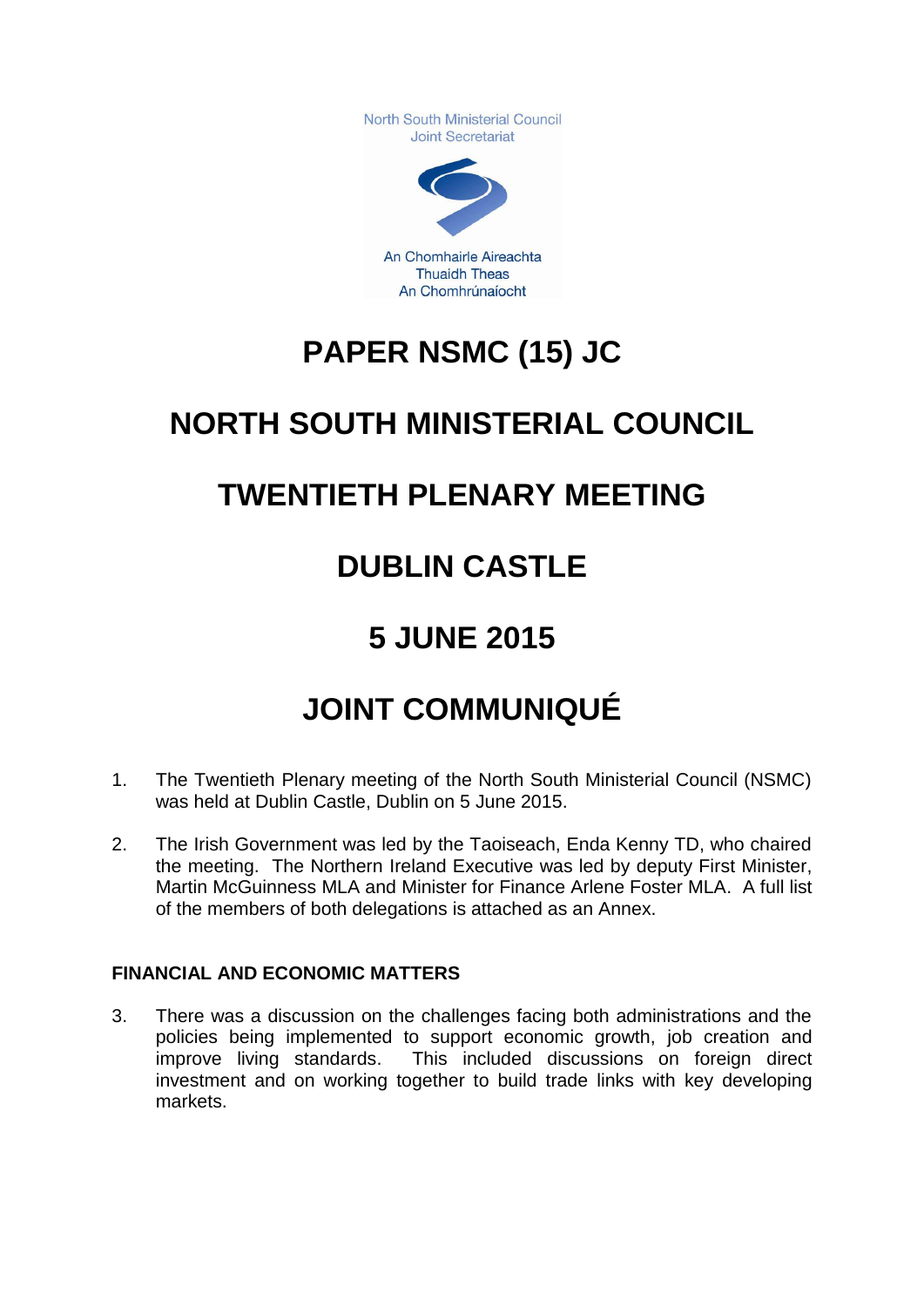### **EU FUNDING OPPORTUNITIES**

- 4. Ministers noted the discussions that have taken place across all NSMC sectors in relation to EU Funding Opportunities and the identification of relevant programmes that are available for collaborative funding applications. Ministers agreed to continue to examine opportunities and progress in drawing down collaborative EU funding across all relevant NSMC sectors.
- 5. Approval of the INTERREG V programme by the European Commission was welcomed and the Council looked forward to the early finalisation of the PEACE IV programme.
- 6. Ministers welcomed the early indications of good progress towards reaching the joint target of €175 million in terms of cross-border collaborative drawdown under the Horizon 2020 Programme, and the work of InterTradeIreland and the All-Island Steering Group in raising awareness of the programme.
- 7. The Council agreed that a further update on EU Funding Opportunities will be brought to the next Plenary meeting.

### **SECTORAL PRIORITIES**

- 8. The Council noted that Sectoral Priorities was discussed at the NSMC Institutional meeting on 25 February 2015 and that 'new Sectoral Priorities' will be an agenda item at future Institutional meetings.
- 9. The Council also noted the decision that was agreed at the NSMC Institutional meeting whereby Ministers would review their current Work Programmes and that endorsement of any changes will be sought at a future NSMC Plenary meeting.
- 10. Ministers agreed that the matter of Sectoral Priorities and the current review of Work Programmes will be kept under active review.

#### **CROSS BORDER SMUGGLING AND FUEL LAUNDERING**

- 11. Ministers had an extensive discussion on cross-border smuggling and fuel laundering. The issue had been raised at previous Plenary meetings and at recent NSMC Environment, Agriculture and Transport meetings. Ministers noted the on-going efforts by both jurisdictions to tackle the serious issue and noted the introduction of the new fuel marker in both jurisdictions.
- 12. The Council noted that the issue is also of concern at EU level. The Commissioner for Environment, Maritime Affairs and Fisheries has been in correspondence with Environment Ministers, North and South, concerning latest developments and actions taken to address the issue.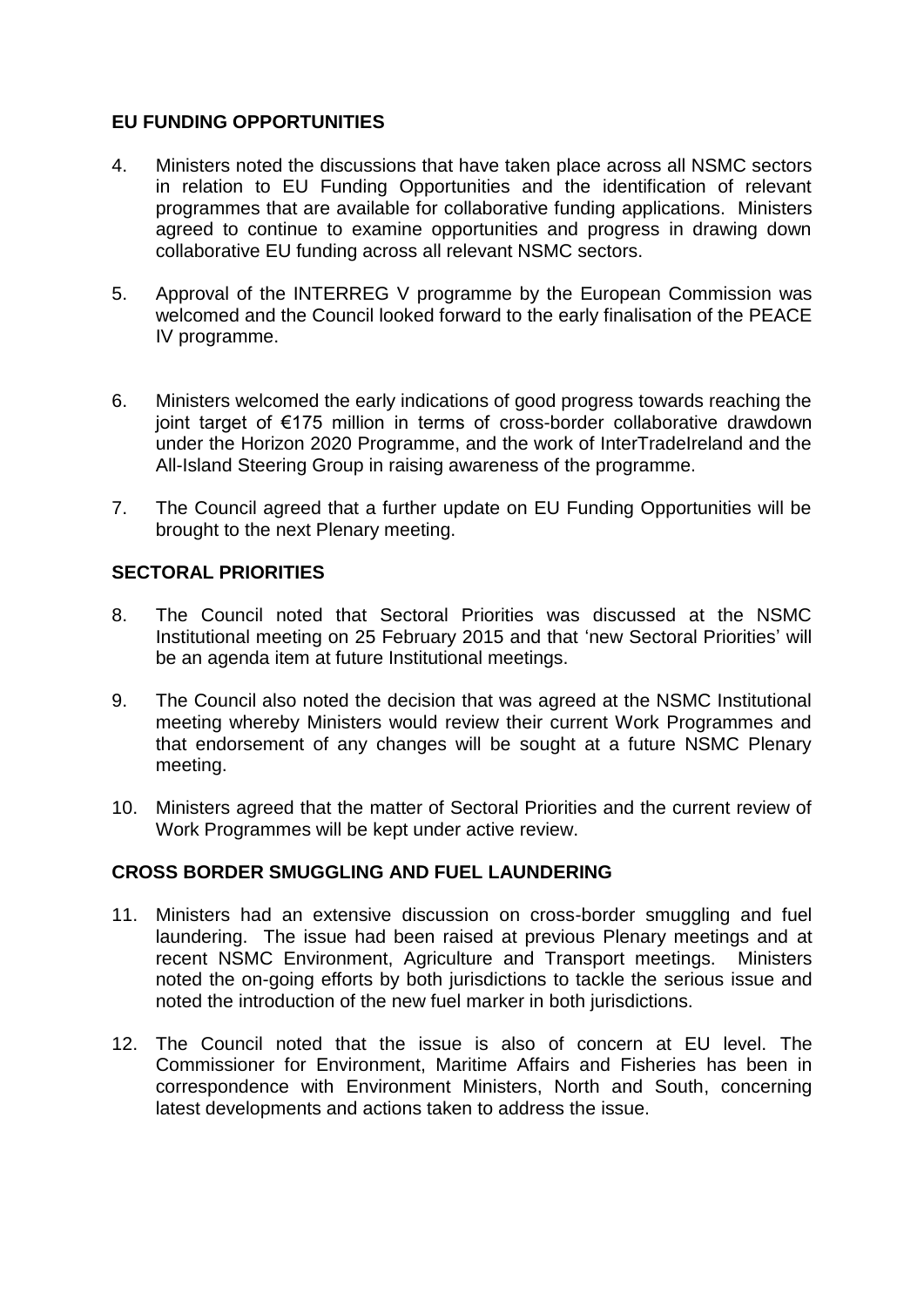13. The Council recognised the importance of closer co-operation between agencies in tackling and combating cross-border smuggling and fuel laundering and agreed that the topic be revisited at a future meeting.

### **NORTH WEST GATEWAY INITIATIVE**

- 14. The Council noted the continued engagement between officials from the Department of Foreign Affairs and Trade and the Office of the First Minister and Deputy First Minister with stakeholders concerning the future development of the North West Gateway Initiative and the ongoing discussions on arrangements to hold a meeting of relevant Ministers in the North West.
- 15. The Council further noted the current work by Donegal County Council and Derry City and Strabane District Council to develop new and collaborative cross-border arrangements at local government level to promote the development of the North West region consistent with the aims of the North West Gateway Initiative.
- 16. Ministers noted that these arrangements aim to place cross-border cooperation in the North West on a more formal basis within local government led structures; and will allow for the development of the future direction and priorities for the region, in cooperation with central government, and other stakeholders.
- 17. Ministers also noted the ongoing work on the A5.

#### **BOARDS OF THE NORTH SOUTH IMPLMENTATION BODIES AND TOURISM IRELAND**

- 18. The Council noted that, in line with the decision taken at the NSMC Institutional Meeting on 25 February 2015, the Joint Secretariat has consulted with Sponsor Departments and with Board members of the Implementation Bodies and Tourism Ireland Limited regarding the proposal to extend the existing terms of appointment of Board Members for 12 months. This consultation is currently ongoing.
- 19. The Council agreed that decisions on Board appointments will be made before the expiry of the current Board members' terms of office in December 2015.

#### **JOINT SECRETARIES' PROGRESS REPORT**

- 20. The Council noted the Progress Report prepared by the NSMC Joint Secretaries on the work of the North South Bodies and in the other NSMC areas for co-operation and welcomed the following key developments:
	- Cooperation continues with regard to EU related Transport issues. At their recent meeting in April 2015, Ministers noted the opportunity to strengthen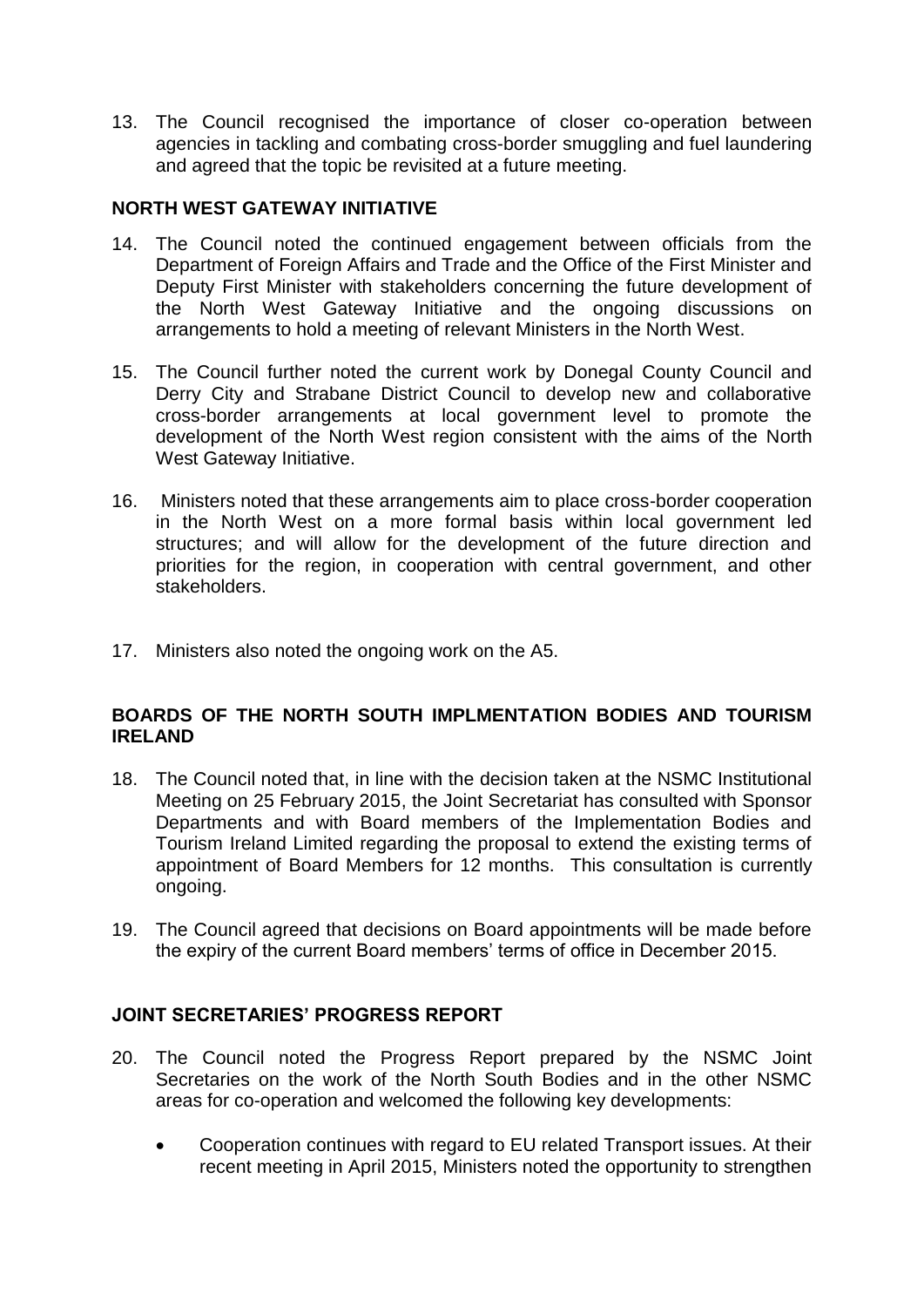the TEN-T application process through the development of Co-operation Statement templates which will support project applications. Ministers also noted the position with regard to the INTERREG programmes including the update on the INTERREG IV funding of the Belfast-Dublin Enterprise Service upgrade and Drogheda viaduct works.

- At the NSMC Health and Food Safety meeting held at Altnagelvin Area Hospital on 15 April 2015 Ministers discussed ongoing cooperation in health care. They welcomed the presentation by the Western Health and Social Care Trust representatives on the Radiotherapy Unit and had the opportunity to view the construction underway on the Unit which they were advised is on target for completion within the agreed timeframe.
- At the NSMC Agriculture meeting on 25<sup>th</sup> February 2015 Ministers noted the recent developments in plans for implementation of the Common Agricultural Policy reforms agreed in 2013, including administrative measures for Direct Payment Schemes.
- The Middletown Centre for Autism successfully hosted a major international conference on the theme of "Enabling Education" targeted at professionals and parents of children with autism. The event, attended by in excess of one thousand delegates, was opened by both Education Ministers and featured a range of eminent speakers from across the globe. Progress continues to be made by the two Departments and the Centre in facilitating the expansion of the Centre's range of services.
- At the NSMC Environment meeting on 13 May 2015 Ministers received an update on the agreed repatriation of waste programme for 2015 under which two illegal waste landfill sites will be addressed. The issue of fuel laundering was discussed and Ministers expressed concern at the impact of fuel laundering and stressed the importance of closer co-operation between agencies to tackle this issue.
- At their meeting in January 2015, Ministers noted the various support structures put in place by InterTradeIreland to assist with the jointly agreed €175m target for cross border applications under the Horizon 2020 Research and Innovation Programme. Ministers also noted that early results were positive with 45 cross border applications to the Programme and an economic value of €8.8m for successful cross border Horizon 2020 collaboration at that time.
- The draft PEACE IV and INTERREG VA Programmes (2014-2020) were submitted to the European Commission on 22 September 2014, in line with the regulatory deadline. The INTERREG VA Programme was formally adopted on the 13th February 2015 with calls expected to launch in early summer. A number of outstanding issues still remain within the PEACE IV Programme and high level discussions are ongoing between the Member States and the EU Commission. It is hoped that the PEACE IV Programme will be approved shortly and be open for calls later in the year.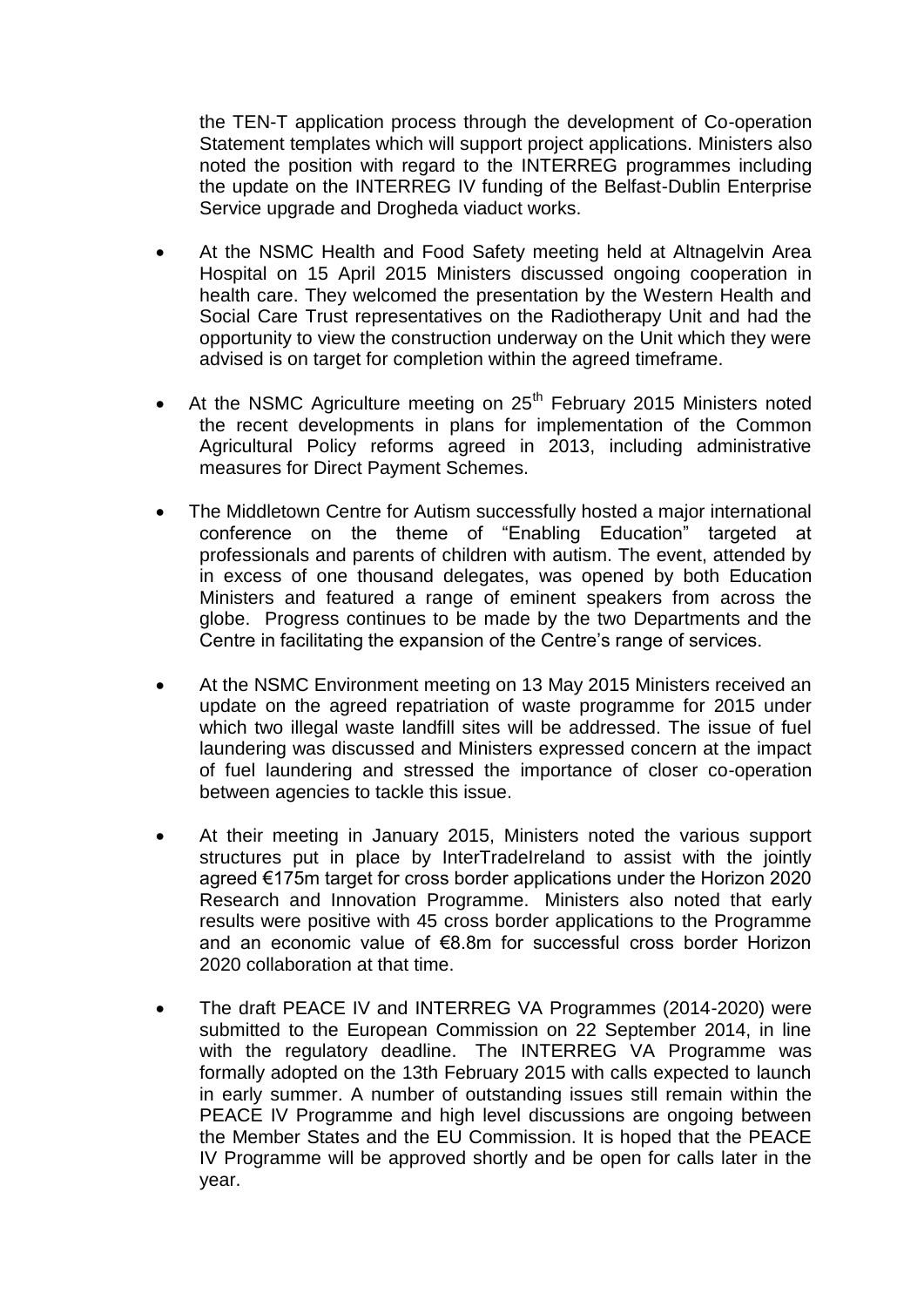- At the NSMC Health and Food Safety Meeting in April 2015, Professor Chris Elliott of Queen's University Belfast gave a presentation on the topic of "Food Safety and Traceability- an all island imperative" which provided Ministers with valuable insight to this important subject.
- Ministers welcomed reports on the activities of the Loughs Agency in promoting and marketing Foyle and Carlingford Loughs in particular marine leisure infrastructural developments, outreach and community activity and promotion of local seafood products.
- Progress continues on the publication of the new English/Irish dictionary flagship project [\(www.focloir.ie\)](http://www.focloir.ie/). An App for the New English-Irish Dictionary will be available in the near future.
- Progress continues on the Ulster-Scots Community Impact Programme which has been extended for a second year following a positive evaluation.
- In February 2015, Minister Heather Humphreys announced the approval of the restoration by Waterways Ireland of a 2.5km stretch of the Ulster Canal, connecting Castle Saunderson International Scouting Centre to the Erne basin at an expected cost of approximately  $\notin 2$  million.
- Last year was another great year for Tourism. Total overseas visitors to Northern Ireland for the first nine months of 2014 grew by +3% year-onyear. Overseas visitors to Ireland increased by +14% in the January 2015 - March 2015 period when compared to the same three month period a year earlier.
- 21. The Council also noted the very successful Greenways and Blueways information sharing and networking event hosted by the Joint Secretariat on 30 April 2015.

#### **NORTH SOUTH CONSULTATIVE FORUM**

22. Ministers noted the current position on a North South Consultative Forum.

#### **FUTURE NSMC MEETINGS**

23. The Council approved a schedule of NSMC meetings proposed by the Joint Secretariat, including a NSMC Institutional meeting in Autumn 2015 and the next NSMC Plenary meeting in November 2015.

**Joint Secretariat 5 June 2015**